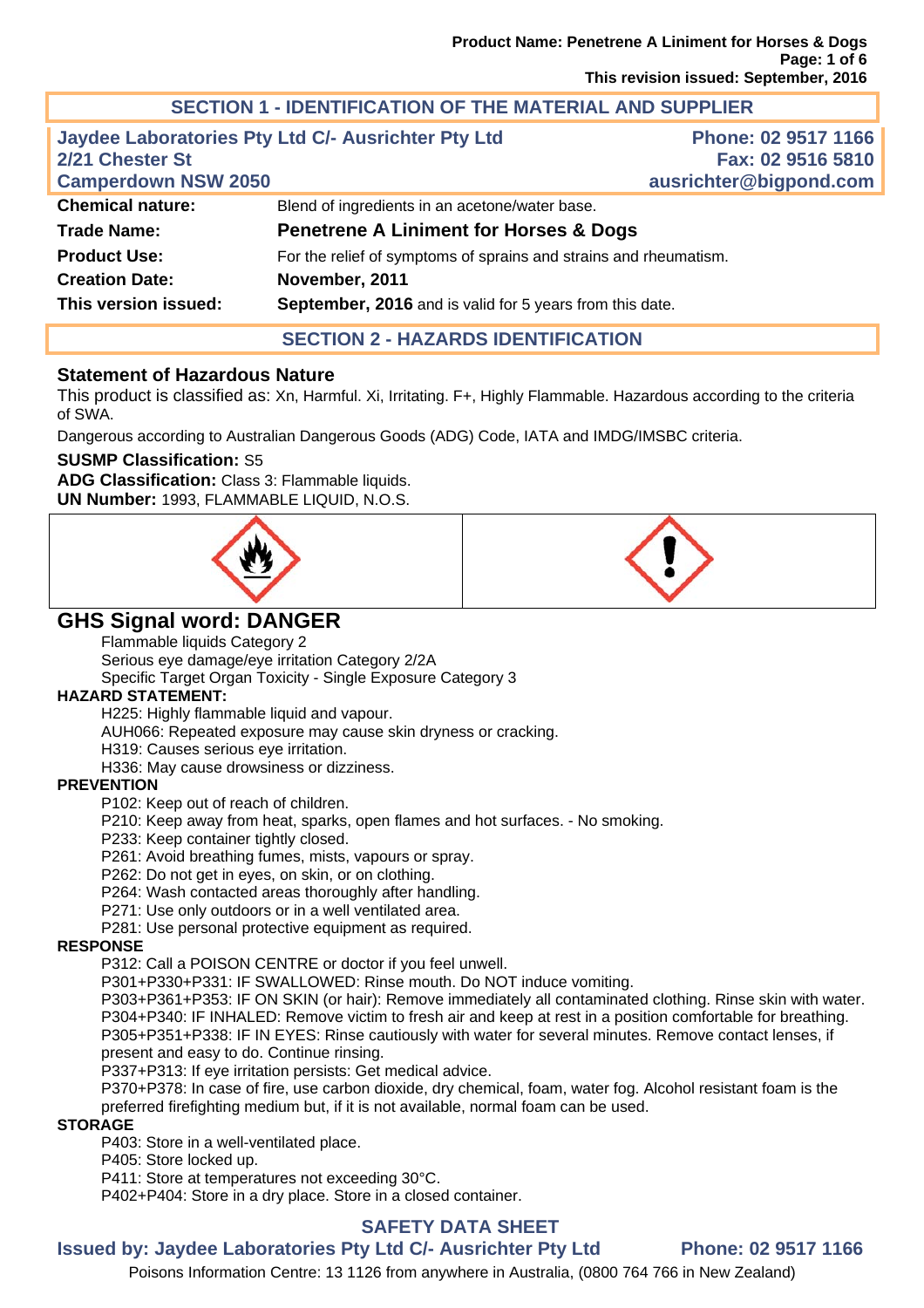#### **DISPOSAL**

P501: Dispose of contents and containers as specified on the registered label.

#### **Emergency Overview**

#### **Physical Description & Colour**: Green liquid.

#### **Odour:** Herbal fragrance.

**Major Health Hazards:** Exposure can cause respiratory tract and throat irritation, headaches, shortness of breath and symptoms similar to intoxication. Overexposure can produce severe central nervous system depression, coma and respiratory failure. Eye irritant, repeated exposure may cause skin dryness or cracking, vapours may cause drowsiness and dizziness.

#### **SECTION 3 - COMPOSITION/INFORMATION ON INGREDIENTS**

| Ingredients    | <b>CAS No</b> | Conc.%     | TWA (mg/m <sup>3</sup> ) STEL (mg/m <sup>3</sup> ) |         |
|----------------|---------------|------------|----------------------------------------------------|---------|
| Acetone        | 67-64-1       | $655a/L^*$ | 1185                                               | 2375    |
| Essential oils | various       | $1 - 3$    | not set                                            | not set |
| Water          | 7732-18-5     | to 100     | not set                                            | not set |

\* This is a calculated value.

This is a commercial product whose exact ratio of components may vary slightly. Minor quantities of other non hazardous ingredients are also possible.

The SWA TWA exposure value is the average airborne concentration of a particular substance when calculated over a normal 8 hour working day for a 5 day working week. The STEL (Short Term Exposure Limit) is an exposure value that may be equalled (but should not be exceeded) for no longer than 15 minutes and should not be repeated more than 4 times per day. There should be at least 60 minutes between successive exposures at the STEL. The term "peak "is used when the TWA limit, because of the rapid action of the substance, should never be exceeded, even briefly.

## **SECTION 4 - FIRST AID MEASURES**

#### **General Information:**

You should call The Poisons Information Centre if you feel that you may have been poisoned, burned or irritated by this product. The number is 13 1126 from anywhere in Australia (0800 764 766 in New Zealand) and is available at all times. Have this SDS with you when you call.

**Inhalation:** First aid is not generally required. If in doubt, contact a Poisons Information Centre or a doctor. **Skin Contact:** Gently blot away excess liquid. Irritation is unlikely. However, if irritation does occur, flush with lukewarm, gently flowing water for 5 minutes or until chemical is removed.

**Eye Contact:** Immediately flush the contaminated eye(s) with lukewarm, gently flowing water for 20 minutes or until the product is removed, while holding the eyelid(s) open. Take care not to rinse contaminated water into the unaffected eye or onto the face. Obtain medical attention immediately. Take special care if exposed person is wearing contact lenses.

**Ingestion:** If product is swallowed or gets in mouth, do NOT induce vomiting; wash mouth with water and give some water to drink. If symptoms develop, or if in doubt contact a Poisons Information Centre or a doctor.

#### **SECTION 5 - FIRE FIGHTING MEASURES**

**Fire and Explosion Hazards**: The major hazard in fires is usually inhalation of heated and toxic or oxygen deficient (or both), fire gases. This product is classified as flammable. There is a moderate risk of an explosion from this product if commercial quantities are involved in a fire. Firefighters should take care and appropriate precautions. Any explosion will likely spread the fire to surrounding materials. Water spray may be used to cool drums involved in a fire, reducing the chances of an explosion.

Fire decomposition products from this product may be toxic if inhaled. Take appropriate protective measures.

**Extinguishing Media:** Try to contain spills, minimise spillage entering drains or water courses.

**Fire Fighting:** If a significant quantity of this product is involved in a fire, call the fire brigade. There is a danger of a violent reaction or explosion if significant quantities of this product are involved in a fire. Recommended personal protective equipment is full fire kit and breathing apparatus.

| <b>Flash point:</b>              | Expected to be below $0^{\circ}$ C. Pure acetone flashes at -20 $^{\circ}$ C. |
|----------------------------------|-------------------------------------------------------------------------------|
| <b>Upper Flammability Limit:</b> | 12.8%                                                                         |
| <b>Lower Flammability Limit:</b> | 2.5%                                                                          |
| <b>Autoignition temperature:</b> | 465°C (acetone)                                                               |
| <b>Flammability Class:</b>       | Flammable Category 2 (GHS); Highly Flammable (AS1940).                        |

# **SAFETY DATA SHEET**

#### **Issued by: Jaydee Laboratories Pty Ltd C/- Ausrichter Pty Ltd Phone: 02 9517 1166**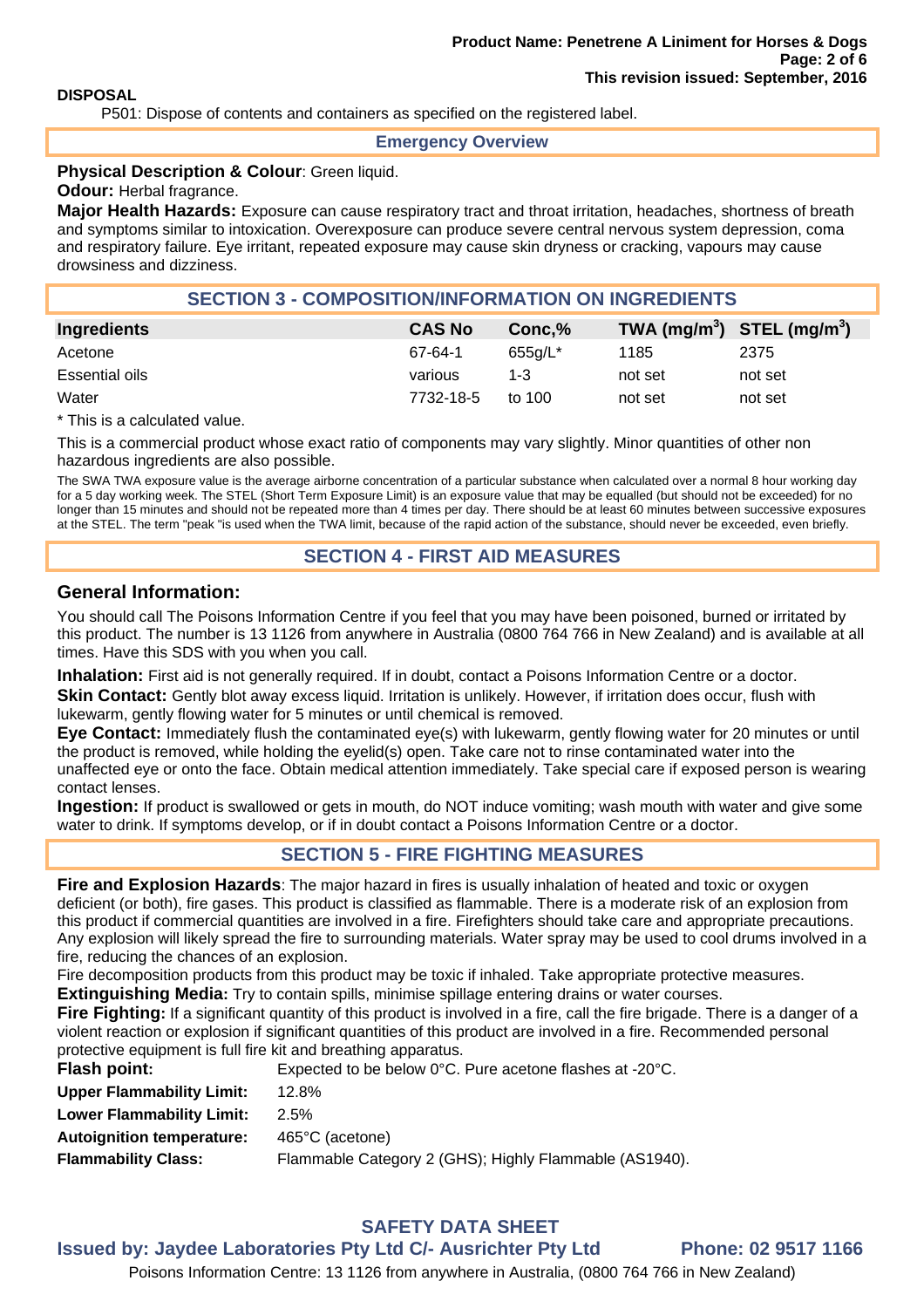# **SECTION 6 - ACCIDENTAL RELEASE MEASURES**

**Accidental release:** This product is sold in small packages, and the accidental release from one of these is not usually a cause for concern. For minor spills, clean up, rinsing to sewer and put empty container in garbage. Although no special protective clothing is normally necessary because of occasional minor contact with this product, it is good practice to wear impermeable gloves when handling chemical products. In the event of a major spill, prevent spillage from entering drains or water courses and call emergency services.

## **SECTION 7 - HANDLING AND STORAGE**

**Handling:** Keep exposure to this product to a minimum, and minimise the quantities kept in work areas. Check Section 8 of this SDS for details of personal protective measures, and make sure that those measures are followed. The measures detailed below under "Storage" should be followed during handling in order to minimise risks to persons using the product in the workplace. Also, avoid contact or contamination of product with incompatible materials listed in Section 10.

**Storage:** This product is a Scheduled Poison. Observe all relevant regulations regarding sale, transport and storage of this schedule of poison. Store in a cool, well ventilated area, and make sure that surrounding electrical devices and switches are suitable. Check containers periodically for leaks. Containers should be kept closed in order to minimise contamination and possible evaporation. Make sure that the product does not come into contact with substances listed under "Incompatibilities" in Section 10. If you keep more than 2500kg or L of Dangerous Goods of Packaging Group II, you may be required to license the premises or notify your Dangerous Goods authority. If you have any doubts, we suggest you contact your Dangerous Goods authority in order to clarify your obligations. Check packaging - there may be further storage instructions on the label.

# **SECTION 8 - EXPOSURE CONTROLS AND PERSONAL PROTECTION**

The following Australian Standards will provide general advice regarding safety clothing and equipment:

Respiratory equipment: **AS/NZS 1715**, Protective Gloves: **AS 2161**, Occupational Protective Clothing: AS/NZS 4501 set 2008, Industrial Eye Protection: **AS1336** and **AS/NZS 1337**, Occupational Protective Footwear: **AS/NZS2210**.

| <b>SWA Exposure Limits</b> | TWA (mg/m $3$ ) | STEL (mg/m $3$ ) |
|----------------------------|-----------------|------------------|
| Acetone                    | 1185            | 2375             |

No special equipment is usually needed when occasionally handling small quantities. The following instructions are for bulk handling or where regular exposure in an occupational setting occurs without proper containment systems. **Ventilation:** No special ventilation requirements are normally necessary for this product. However make sure that the work environment remains clean and that vapours and mists are minimised.

**Eye Protection:** Protective glasses or goggles should be worn when this product is being used. Failure to protect your eyes may cause them harm. Emergency eye wash facilities are also recommended in an area close to where this product is being used.

**Skin Protection:** The information at hand indicates that this product is not harmful and that normally no special skin protection is necessary. However, we suggest that you routinely avoid contact with all chemical products and that you wear suitable gloves (preferably elbow-length) when skin contact is likely.

**Protective Material Types:** We suggest that protective clothing be made from the following materials: butyl rubber, Teflon, PE/EVAL, Responder.

**Respirator:** Usually, no respirator is necessary when using this product. However, if you have any doubts consult the Australian Standard mentioned above.

Eyebaths or eyewash stations should be provided near to where this product is being handled commercially.

#### **SECTION 9 - PHYSICAL AND CHEMICAL PROPERTIES:**

| <b>Physical Description &amp; colour:</b><br>Odour:<br><b>Boiling Point:</b><br><b>Freezing/Melting Point:</b> | Green liquid.<br>Herbal fragrance.<br>Acetone boils at 56°C at 100kPa<br>No specific data. Liquid at normal temperatures. |
|----------------------------------------------------------------------------------------------------------------|---------------------------------------------------------------------------------------------------------------------------|
| <b>Volatiles:</b>                                                                                              | >95% at 100°C                                                                                                             |
| <b>Vapour Pressure:</b>                                                                                        | no data.                                                                                                                  |
| <b>Vapour Density:</b>                                                                                         | No data.                                                                                                                  |
| <b>Specific Gravity:</b>                                                                                       | 0.83 (calculated)                                                                                                         |
| <b>Water Solubility:</b>                                                                                       | Completely soluble.                                                                                                       |
| pH:                                                                                                            | No data.                                                                                                                  |
| <b>Volatility:</b>                                                                                             | No data.                                                                                                                  |
| <b>Odour Threshold:</b>                                                                                        | No data.                                                                                                                  |
| <b>Evaporation Rate:</b>                                                                                       | No data.                                                                                                                  |

#### **SAFETY DATA SHEET**

#### **Issued by: Jaydee Laboratories Pty Ltd C/- Ausrichter Pty Ltd Phone: 02 9517 1166**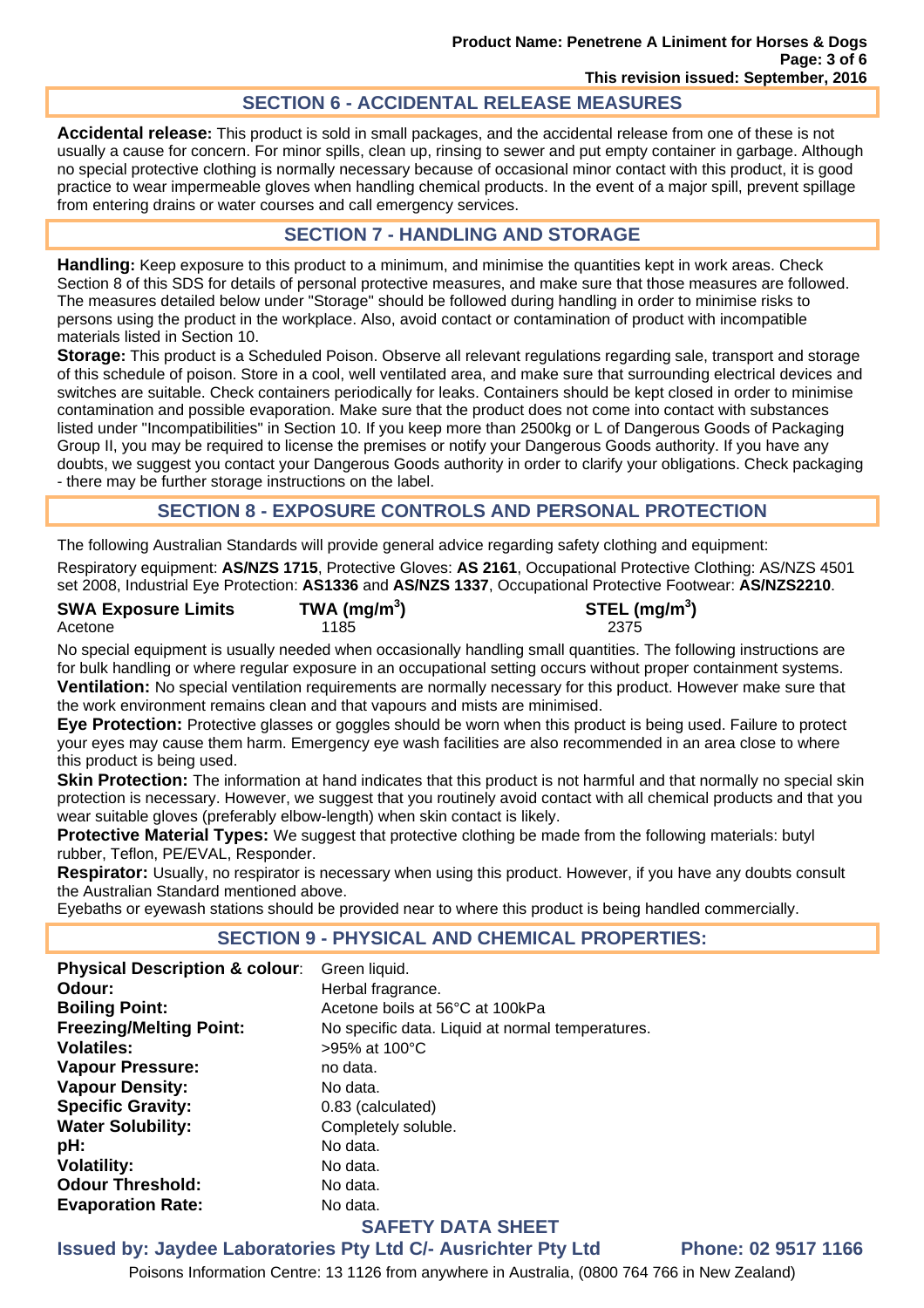**Coeff Oil/water Distribution:** No data **Autoignition temp:** 465°C (acetone)

# **SECTION 10 - STABILITY AND REACTIVITY**

**Reactivity:** This product is unlikely to react or decompose under normal storage conditions. However, if you have any doubts, contact the supplier for advice on shelf life properties.

**Conditions to Avoid:** This product should be kept in a cool place, preferably below 30°C. Keep containers tightly closed. Containers should be kept dry. Keep containers and surrounding areas well ventilated. Keep away from sources of sparks or ignition. Handle and open containers carefully. Any electrical equipment in the area of this product should be flame proofed.

**Incompatibilities:** oxidising agents.

**Fire Decomposition:** Combustion forms carbon dioxide, and if incomplete, carbon monoxide and smoke. Water is also formed. Carbon monoxide poisoning produces headache, weakness, nausea, dizziness, confusion, dimness of vision, disturbance of judgment, and unconsciousness followed by coma and death.

**Polymerisation:** This product will not undergo polymerisation reactions.

## **SECTION 11 - TOXICOLOGICAL INFORMATION**

#### **Toxicity for acetone:**

LD50 Oral, Rat 5800mg/kg

 $LD_{50}$  Oral, Mouse = 3000mg/kg

 $LD_{50}$  Oral, Rabbit = 5340mg/kg

 $LD_{50}$  Dermal, Guinea Pig = >9400mg/kg

In Delayed (Chronic and subchronic) studies, an 8 week inhalation study in rats showed no significant effects at 19,000ppm 5 days/week, and a 90 day oral toxicity in rats showed a no-observed-effects-level of 100mg/kg/day and a low-observed-effects-level of 500mg/kg/day based on increased liver and kidney weights and nephrotoxicity. **Ames Assay** (*S. typhimmium*): Negative

**Chromosome Aberrations and Sister Chromatid Exchange Assays:** Negative

**Point Mutation in Mouse Lymphoma Cells:** Negative

**DNA Cell-binding Assay:** Negative

There is no data to hand indicating any particular target organs.

#### **Classification of Hazardous Ingredients**

Ingredient **Risk Phrases** 

Acetone Conc>=20%: Xi: R36 • Flammable liquid - category 2

Eye irritation - category 2A

Specific target organ toxicity (single exposure) - category 3

**Potential Health Effects** 

#### **Inhalation:**

**Short Term Exposure:** High vapour pressures may cause drowsiness and dizziness. In addition product is unlikely to cause any discomfort or irritation.

**Long Term Exposure:** Vapours may cause drowsiness and dizziness.

# **Skin Contact:**

**Short Term Exposure:** Available data indicates that this product is not harmful. It should present no hazards in normal use. In addition product is unlikely to cause any discomfort in normal use.

**Long Term Exposure:** Repeated exposure may cause skin dryness or cracking.

# **Eye Contact:**

**Short Term Exposure:** This product is an eye irritant. Symptoms may include stinging and reddening of eyes and watering which may become copious. Other symptoms may also become evident. If exposure is brief, symptoms should disappear once exposure has ceased. However, lengthy exposure or delayed treatment may cause permanent damage.

Long Term Exposure: No data for health effects associated with long term eye exposure.

#### **Ingestion:**

**Short Term Exposure:** Significant oral exposure is considered to be unlikely. This product is unlikely to cause any irritation problems in the short or long term.

**Long Term Exposure:** No data for health effects associated with long term ingestion.

# **SAFETY DATA SHEET**

**Issued by: Jaydee Laboratories Pty Ltd C/- Ausrichter Pty Ltd Phone: 02 9517 1166**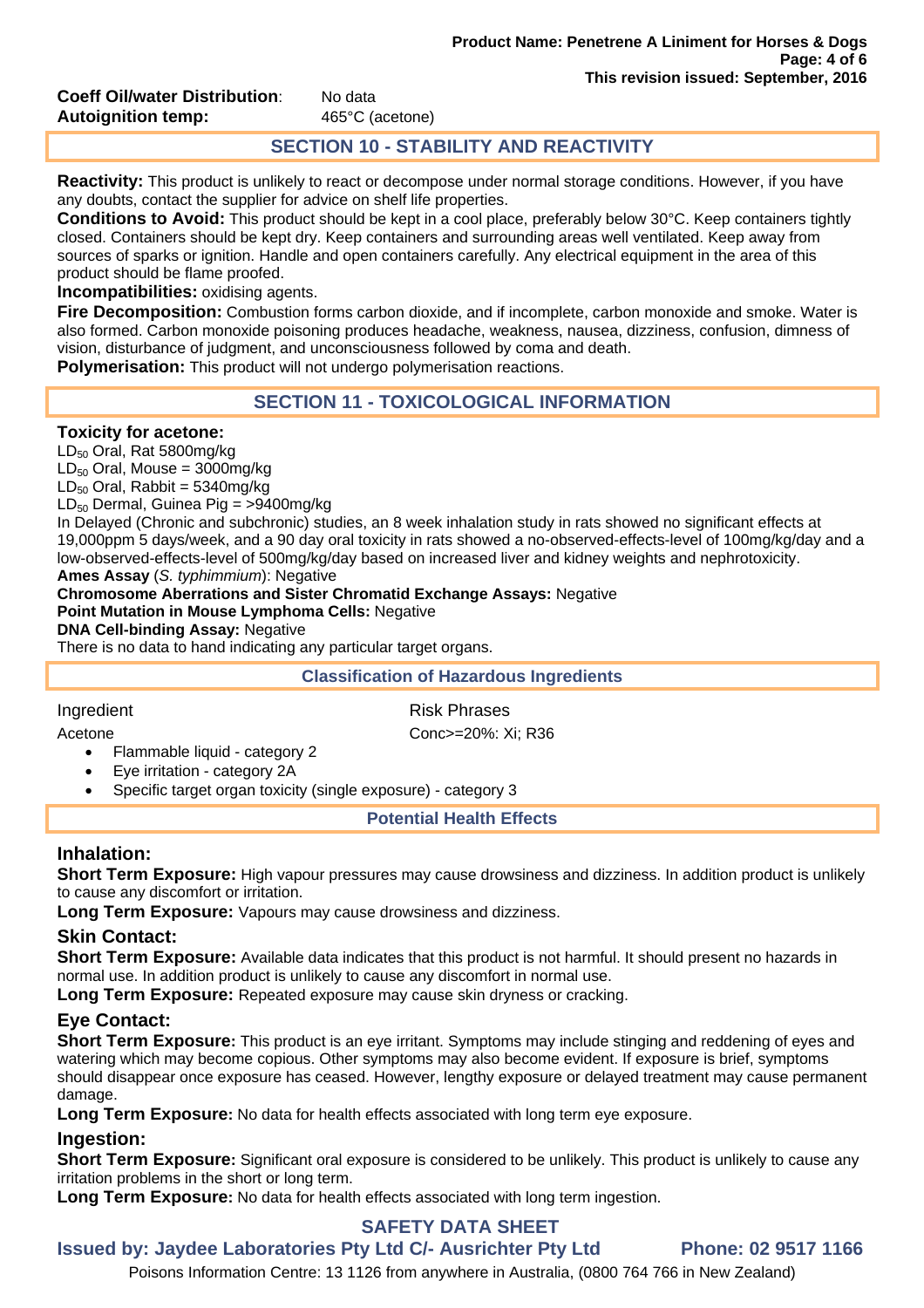# **Carcinogen Status:**

**SWA:** No significant ingredient is classified as carcinogenic by SWA. **NTP:** No significant ingredient is classified as carcinogenic by NTP. **IARC:** No significant ingredient is classified as carcinogenic by IARC.

#### **SECTION 12 - ECOLOGICAL INFORMATION**

Insufficient data to be sure of status. Expected to not be an environmental hazard. **The following figures relate to acetone:**  BOD: 1.22g  $O_2$ /g (5 days) Fish:  $LC_{50}$  rainbow trout: 5540mg/L LC<sub>50</sub> bluegill sunfish: 8300mg/L Daphnia:  $EC_{50}$  10mg/L (24-48 hour) Bioconcentration factor is 1, suggesting bioconcentration in aquatic organisms is low. This was calculated using an experimental Log  $K_{ow}$  value of -0.24 Octanol/water partition coefficient: 0.58

## **Section 13 - Disposal Considerations**

**Disposal:** Dispose of small quantities and empty containers by wrapping with paper and putting in garbage. For larger quantities, if recycling or reclaiming is not possible, use a commercial waste disposal service.

## **SECTION 14 - TRANSPORT INFORMATION**

**UN Number:** 1993, FLAMMABLE LIQUID, N.O.S. **Hazchem Code:** •3YE **Special Provisions:** 274 **Limited quantities:** ADG 7 specifies a Limited Quantity value of 1 L for this class of product. **Dangerous Goods Class:** Class 3: Flammable liquids. **Packing Group:** II **Packing Instruction:** P001, IBC02

Class 3 Flammable Liquids shall not be loaded in the same vehicle or packed in the same freight container with Classes 1 (Explosives), 2.1 (Flammable Gases where flammable liquids and flammable gases are both in bulk), 2.3 (Toxic Gases), 4.2 (Spontaneously Combustible Substances), 5.1 (Oxidising Agents), 5.2 (Organic Peroxides), 6 (Toxic Substances, except Flammable Liquid is nitromethane), and 7 (Radioactive Substances). They may however be loaded in the same vehicle or packed in the same freight container with Classes 2.1 (Flammable Gases except where the Flammable Liquids and Flammable Gases are in bulk), 2.2 (Non-Flammable Non-Toxic Gases), 4.1 (Flammable Solids), 4.3 (Dangerous When Wet Substances), 6 (Toxic Substances, where Flammable Liquid is nitromethane), 8 (Corrosive Substances), 9 (Miscellaneous Dangerous Goods), Foodstuffs or foodstuff empties.

# **SECTION 15 - REGULATORY INFORMATION**

**AICS:** All of the significant ingredients in this formulation are compliant with NICNAS regulations. The following ingredient: Acetone, is mentioned in the SUSMP.

# **SECTION 16 - OTHER INFORMATION**

**This SDS contains only safety-related information. For other data see product literature.** 

| Acronyms:           |                                                                                                                        |
|---------------------|------------------------------------------------------------------------------------------------------------------------|
| <b>ADG Code</b>     | Australian Code for the Transport of Dangerous Goods by Road and Rail $(7th$ edition)                                  |
| <b>AICS</b>         | Australian Inventory of Chemical Substances                                                                            |
| <b>SWA</b>          | Safe Work Australia, formerly ASCC and NOHSC                                                                           |
| <b>CAS number</b>   | <b>Chemical Abstracts Service Registry Number</b>                                                                      |
| <b>Hazchem Code</b> | Emergency action code of numbers and letters that provide information to emergency<br>services especially firefighters |
| <b>IARC</b>         | International Agency for Research on Cancer                                                                            |
| <b>NOS</b>          | Not otherwise specified                                                                                                |
| <b>NTP</b>          | National Toxicology Program (USA)                                                                                      |
| <b>R-Phrase</b>     | <b>Risk Phrase</b>                                                                                                     |
| <b>SUSMP</b>        | Standard for the Uniform Scheduling of Medicines & Poisons                                                             |
| <b>UN Number</b>    | United Nations Number                                                                                                  |

# **SAFETY DATA SHEET**

#### **Issued by: Jaydee Laboratories Pty Ltd C/- Ausrichter Pty Ltd Phone: 02 9517 1166**